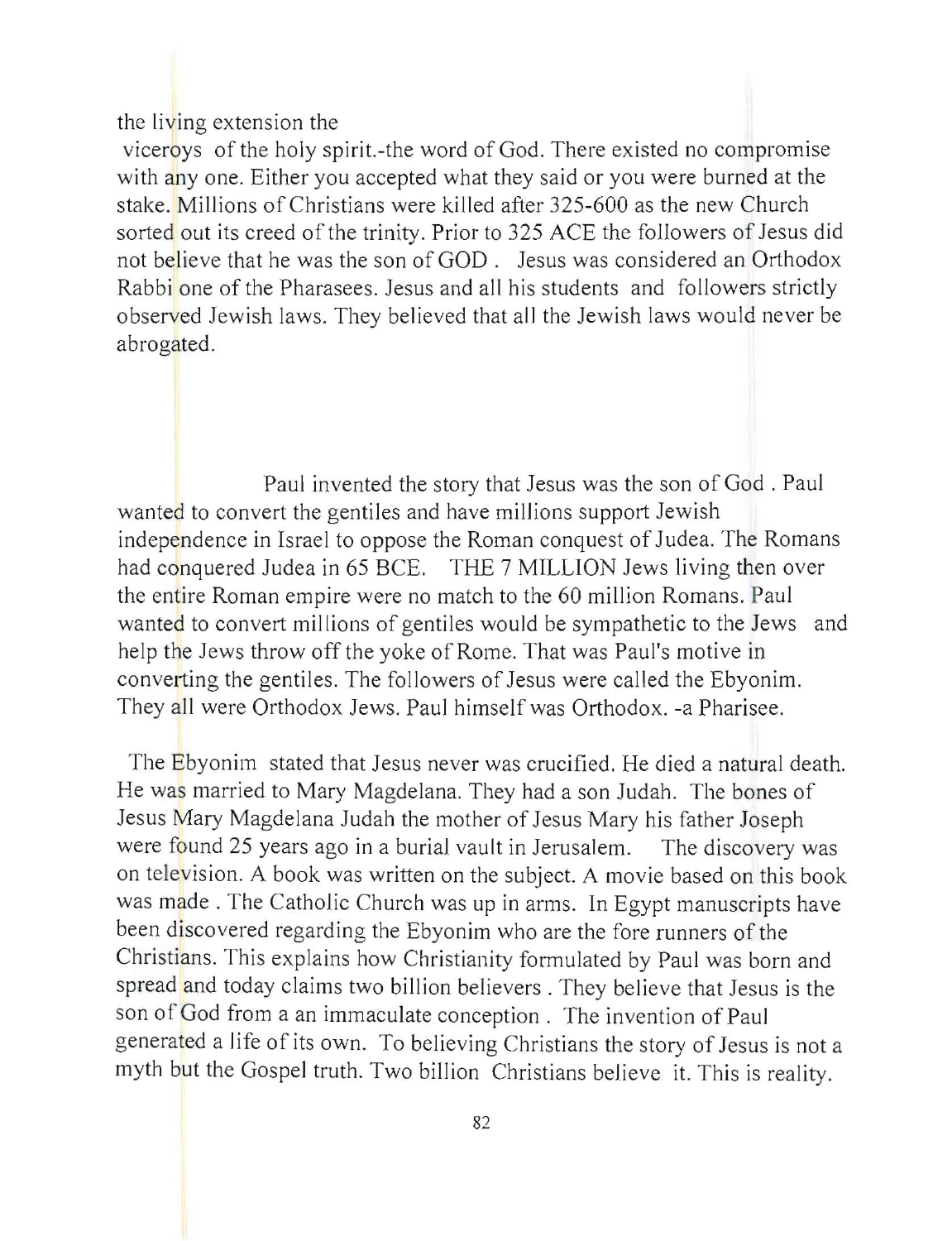Not if the story actually happened; but the fact that two billion individuals believe that it happened. This is a reality.

Another reality is that two billion skeptics and atheists claim that it never happened. One billion Hindus claim that Chrishna not Jesus is the real son of the Hindu gods. One billion Buddhists claim that Buddah , not Jesus is the real son of the elephant god. One and one half billion Muslims claim that The Christians Hindus and Budhists are all pagans worshiping idols. G-d is a pure unknown. G-d does not comprise of units he is not one and at the same breath is three or five or one thousand or one million as Pantheists claim.

The Christians themselves are splintered. Christianity from day one was plagued by schisms. Ebyonim the early followers of Jesus considered Jesus as an Orthodox Rabbi a follower of a group who preached additional restrictions of purity and piety. However all of them observed every Jewish law and believed in pure monotheism. Jewish laws are eternal. Jesus never was crucified he died a natural death. He was married to Mary Magdelana and had a son Judah. His crypt was discovered in Jerusalem 25 years ago with his bones the bones of Mary Magdelana his son Judah the bones of his mother Mary and his father Joseph. This was death blow to the Catholic and Protestant Churches. In addition to the Ebyonim the Catholic Church had thousands of schisms regarding all the details of the birth death of Jesus the make up of the substance of Christianity as known today. What was the relationship of Jesus with G-d. ? what separate role is assigned to Jesus THE Holy Ghost and the Father? Who is Jesus and the Holy Ghost? Do they exist as three separate entities united in some mysterious way; or are they one individual making separate appearances and gliding from one role to another? Was Jesus really the one who died on the cross or was it a phantom? If it was Jesus was he really resurrected or he remained dead; but his soul flew to heaven? There existed advocates for each of these positions that were labeled heresy by the Catholic Church. Their writings were burned and their adherents were likewise burned at the stakes from 325-1600 ACE..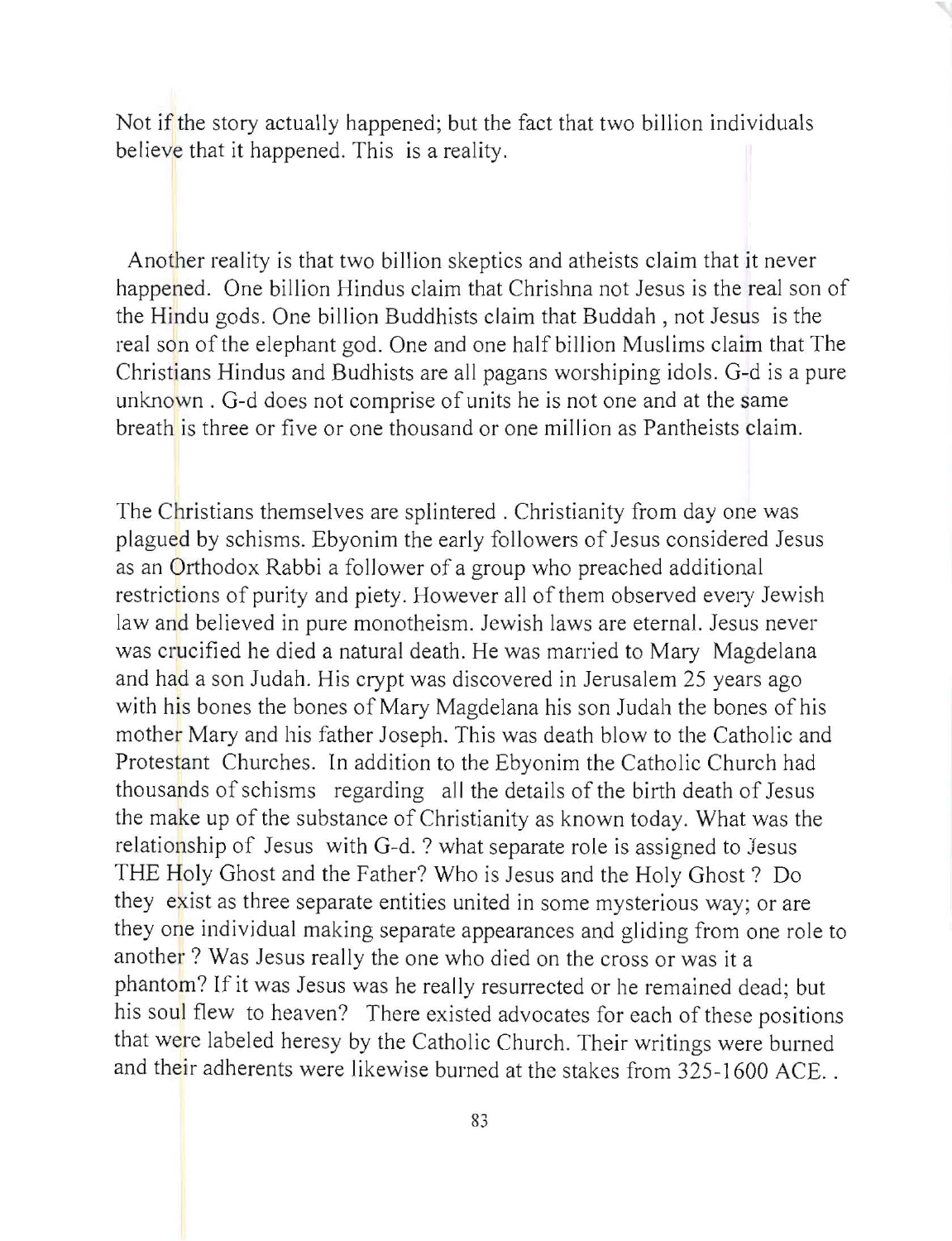There exists today 33000 different sects of Christianity among the Protestants There are Roman Catholic Greek Russian Orthodox Coptic Eastern Middle Eastern Catholics who have a history of branding each other as heretics and killing millions of each other in the last 1700 years. So who are the real Christians? A world war would be declared if one group would be crowned as the real Christians.

The Rambam Maimonides in laws of Avodajh Zorah chapter 1: 1 records how paganism originated. G-d created numerous forces -Angels each angel having the name of his role. There exist angels or forces who are the embodiment of the various laws pf physics biology chemistry that are the basis of the universe. Some of these forces have the name Elohim that means forces. Other subordinated forces have the name Senai Elohim Rambam Yesodei Hatorah chapter 1 . Early man reasoned that since these forces control the universe and his destiny why not pay homage to these forces in addition to G-d . Later their descendants went a step further and claimed that these forced had independent power other than the power given them by G-d. They claimed that these forces were gods themselves or confederated with G-d in some mysterious union. Yes, they claimed to be monotheistic but G-d and his son or sons and daughters were separate individuals and somehow were united in one entity. Each of these gods had different roles. Yes, the attributes assigned to G-d that man can see are really G-d . Thus was born the Middle Eastern and Eastern religions. These religions believe that man can see G-d-the attributes manifestations of G-d's very essence.

Christianity is believed today by two billion humans